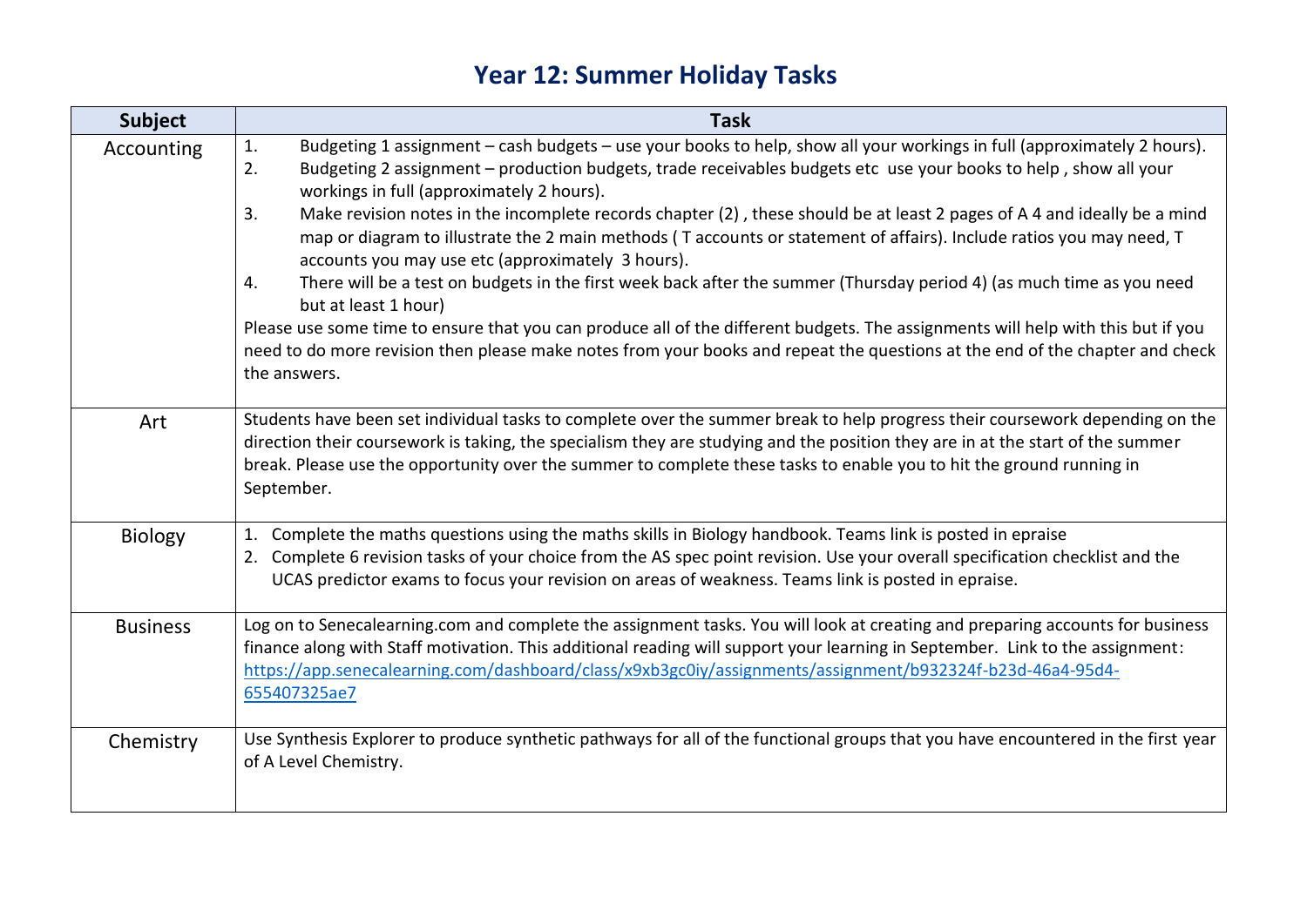| <b>Subject</b> | <b>Task</b>                                                                                                                                                                                                                                                                                                                                                                                                                                                                                                                                                                                                                                                                                                                                                  |
|----------------|--------------------------------------------------------------------------------------------------------------------------------------------------------------------------------------------------------------------------------------------------------------------------------------------------------------------------------------------------------------------------------------------------------------------------------------------------------------------------------------------------------------------------------------------------------------------------------------------------------------------------------------------------------------------------------------------------------------------------------------------------------------|
| Dance          | Create an individual self-assessed skills and knowledge audit for a range of careers within the creative and performing arts<br>industry. Identify a minimum of ten different roles within the industry. Identify what skills and knowledge is required for each<br>career identified and assess your own suitability to that role. Reflect on feedback you have been given by others in your self-<br>assessment.                                                                                                                                                                                                                                                                                                                                           |
| Drama          | Construct a director's log for Georg Buchner's Woyzeck. You should feature a section on each main character, set, lighting and<br>sounds designs for each scene. There should also be a section devoted to the historical context of Woyzeck and Kneehigh<br>techniques.                                                                                                                                                                                                                                                                                                                                                                                                                                                                                     |
| English        | Read and explore the cultural and historical contexts for the set texts: Othello by William Shakespeare and a collection of poetry<br>by John Keats. We recommend Bill Bryson's Shakespeare: The World as Stage, as well as one of the numerous biographies of<br>Shakespeare and Keats on different websites and in book form. In addition, watch a film version of Othello to inform your<br>critical viewpoint eg the Hollywood version of Othello with Lawrence Fishburne, and RSC version on their website; Bright<br>Star about Keats.<br>Add more academic breadth to summer reading by reading Othello: the State of Play edited by Lena Cowen Orlin and The<br>Romantic Imagination by C. M. Bowra (in particular the chapter on Keats)             |
| French         | Read your study guide on La Haine. No need to do the exercises, we will do them when we come back and we will go through<br>the guide and film step by step, along with essays. I would recommend you watch the movie on Netflix once you have finished<br>reading the study guide.<br>- IRP: work through the IRP booklet I gave you (or electronically as you wish). This will help by going through it step by step.<br>Avoid doing these 2 tasks last minute: it would become boring, rushed and too long to complete in a short period of time.<br>- Read No et Moi<br>- If you wish/are interested, in my last email, I suggested a few books and some of them will be an easy summer read.<br>- Keep on listening to RTL matin (live or via podcasts) |
| German         | Jahr 12 Sommerprojekte<br><b>IRP</b><br>Research your project and make notes. Read and complete first 5 pages in your IRP booklet - What is IRP? Possible Topics,<br>Chosen Topic and Reseach Log ready for collection in September.                                                                                                                                                                                                                                                                                                                                                                                                                                                                                                                         |
|                | <b>Goodbye Lenin</b><br>Read the Goodbye Lenin Filmhefte - highlight any ideas in the English booklet and words you don't know in German booklet and<br>look these words up if they seem to be important.                                                                                                                                                                                                                                                                                                                                                                                                                                                                                                                                                    |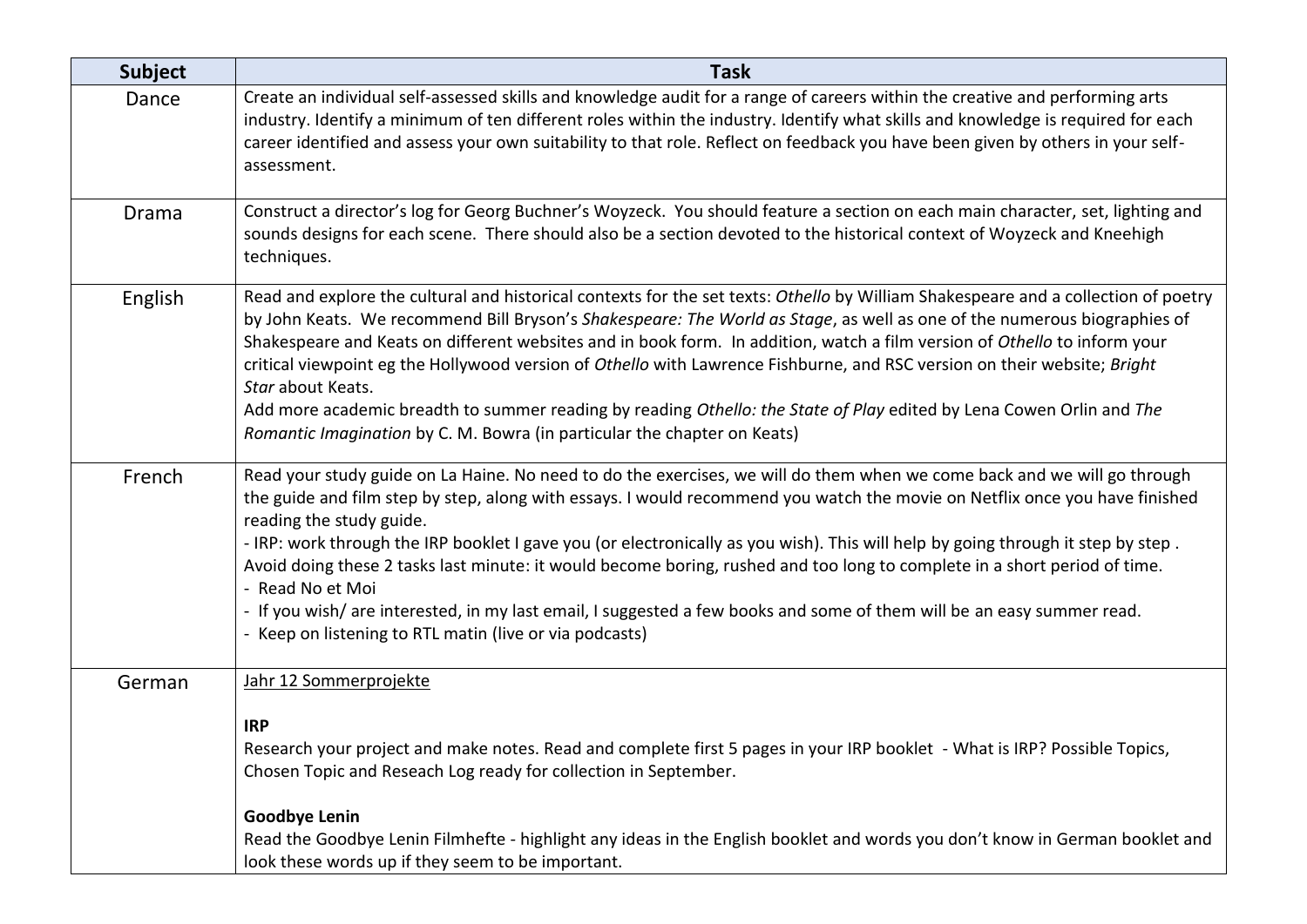| <b>Subject</b> | <b>Task</b>                                                                                                                                                                                                                                                                                                                                                                                                     |
|----------------|-----------------------------------------------------------------------------------------------------------------------------------------------------------------------------------------------------------------------------------------------------------------------------------------------------------------------------------------------------------------------------------------------------------------|
|                | Zonenkinder<br>Finish reading and annotating the last two chapters of the book, choosing your two favourite quotes as we did for previous<br>chapters. Finish translating into English the AQA Summary for these last two chapters. Note any unknown key vocabulary.                                                                                                                                            |
|                | <b>Reading practice</b><br>The South Ayreshire Higher German Reading Practice pack has 15 reading texts and short exercises afterwards. Select 5 texts<br>which interest you and complete the exercises - note any new useful vocab in your vocab booklet.                                                                                                                                                      |
|                | Leo dictionary verb practice (see sheet)<br>Complete the verbs on the list provided in a range of tenses and then check your work on Leo dictionary. Highlight or note any<br>errors with the correction on a separate sheet.                                                                                                                                                                                   |
|                | <b>Expand and improve your German.</b><br>Pick 3 ways from the list of 10 below which you are going to use to expand your German over the summer. In September be<br>prepared to say which three you chose and talk about them eg. How many points on memrise, an interesting article from<br>Goethe Institut/ Deutsche Welle/ Newsmap, your favorite German music, tv programme or film, new grammar etc       |
|                | Ideas for really improving your German at A' level - Top Ten Online Tips:                                                                                                                                                                                                                                                                                                                                       |
|                | 1) Learn vocabulary regularly on www.memrise.com. All new A level courses are already on it and it is a great way of expanding your<br>vocabulary.                                                                                                                                                                                                                                                              |
|                | 2) For a thorough dictionary online, choose either https://www.leo.org or http://www.wordreference.com/                                                                                                                                                                                                                                                                                                         |
|                | 3) http://www.goethe.de/ins/gb/lon/prj/asa/enindex.htm The Goethe Institute site is an excellent source of German material for A level.<br>Search the site for info on A level topics, IRP topics and interesting stuff on films, music, sport etc. You can register to be a member of<br>the community of German language learners, create a profile, meet others or use the forum for discussions/ questions. |
|                | www.deutschewelle.de is an excellent online German news site. Choose Deutsch as your language and then search the site for articles.<br>4)<br>If you find an article you want to understand more of, use the tip below and paste in the URL. It also has a facility for you to hear the<br>German news read slowly.                                                                                             |
|                | Read online! Whatever you read, use the web page http://lingro.com/ to "host" the German web page you are reading. Paste in the<br>5)<br>URL, select the German to English dictionary, and then you can click on any word you don't understand and it looks them up for you,<br>without leaving the page.                                                                                                       |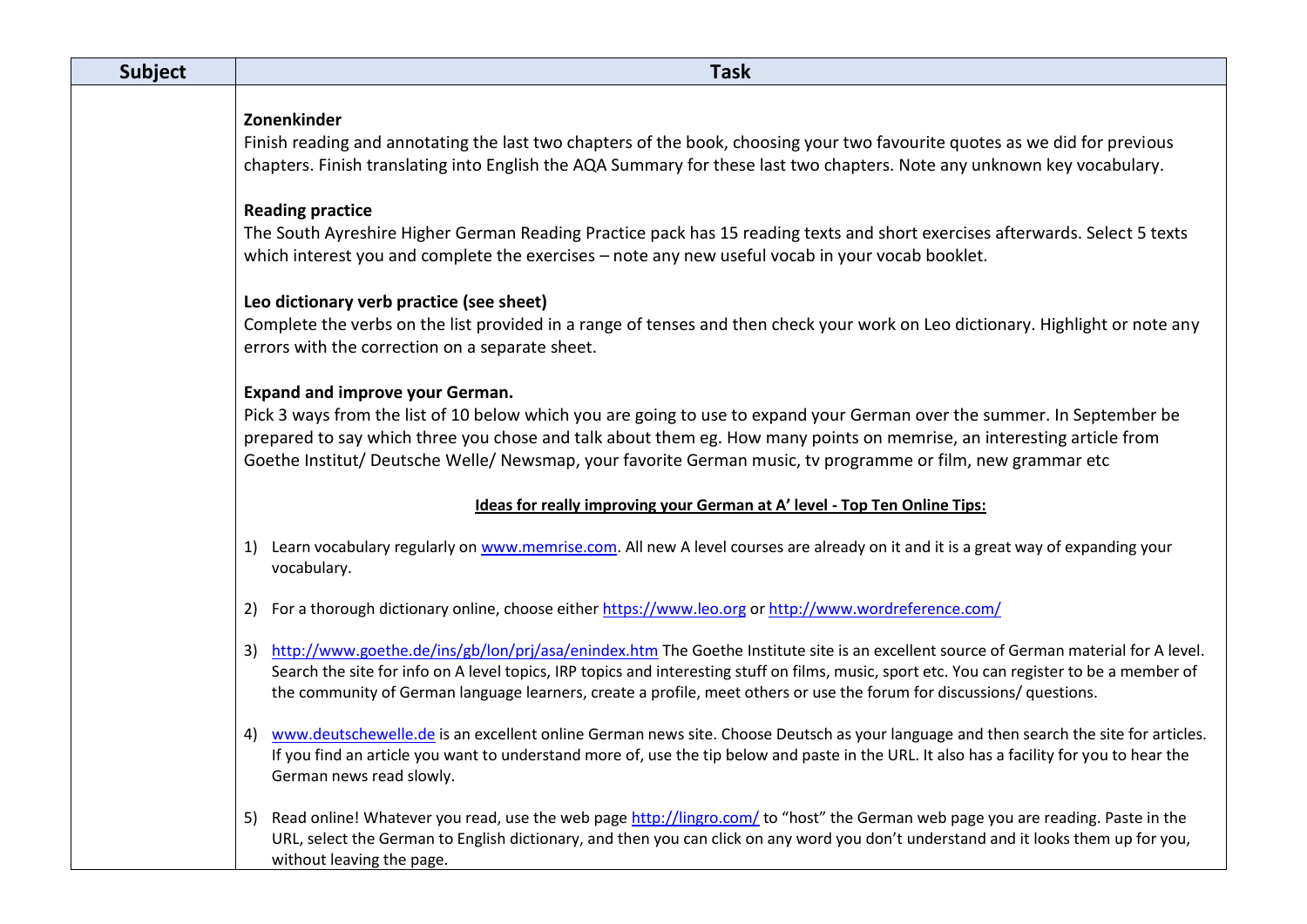| <b>Subject</b>                     | <b>Task</b>                                                                                                                                                                                                                                                                                                                                                                                                                                      |
|------------------------------------|--------------------------------------------------------------------------------------------------------------------------------------------------------------------------------------------------------------------------------------------------------------------------------------------------------------------------------------------------------------------------------------------------------------------------------------------------|
|                                    | 6) If you are interested in a German films borrow a film from MFL to watch or if you know a German film you like, use<br>http://www.filmportal.de/df/index.html to find out more about it!                                                                                                                                                                                                                                                       |
|                                    | 7) Switch your computer/mobile phone/ipod settings to German (media is one of the topics so knowing the vocabulary will give you a<br>head start)                                                                                                                                                                                                                                                                                                |
|                                    | 8) Use https://www.nachrichtenleicht.de/<br>to hear current news stories read slowly in German, dividing by topics and you can search a concept (Begriff). The text is also<br>provided. There is a free app or the website                                                                                                                                                                                                                      |
|                                    | 9) Listen to German music - Mrs W can provide a list of artist for you to try or listen to music on the radio-you might not understand<br>everything but you get to know some German singers or groups: http://www.listenlive.eu/germany.html                                                                                                                                                                                                    |
|                                    | 10) Watch TV, film, videos online. Netflix regularly has German series under the International section. Some of the best in the past (and<br>maybe still there) include - Dark, Deutschland 79, Deutschland 83 and Deutschland 89. But you can search for others.<br>Use http://www.youtube.de as the German youtube equivalent<br>Or check out the TV programmes on Arte: the Franco-German TV station in Europe: http://www.arte.tv/de/70.html |
| History                            | Continue researching and writing NEAs. Target - to have completed 3000 words + by September.                                                                                                                                                                                                                                                                                                                                                     |
| Maths (A level)<br>& Further Maths | Mathematics - Students have been given a holiday work pack containing worksheets on key skills and techniques. They are<br>expected to spend at least an hour on each worksheet before marking the work they have done. Students are expected to hand<br>in these packs when they return in September.                                                                                                                                           |
|                                    | Further Mathematics - Students have been given a holiday work pack containing worksheets on key skills and techniques. They<br>are expected to spend at least an hour on each worksheet before marking the work they have done. Students are expected to<br>hand in these packs when they return in September.                                                                                                                                   |
| Mathematical<br><b>Studies</b>     | Complete the paper 1 from 2016, use the preliminary materials for the appropriate questions. Use this to inform your<br>1.<br>revision, if you get to a question you cannot do use your notes and text book to help you, don't skip it! (2-3 hours)<br>2.<br>Use your text book and notes to help you with the following questions:-                                                                                                             |
|                                    | Calculate the tax liability and the National insurance liability for each of the following individuals. Then calculate their<br>monthly net (take home pay) – Use the tax and NI tables for 2021-2022 (2 + hours)                                                                                                                                                                                                                                |